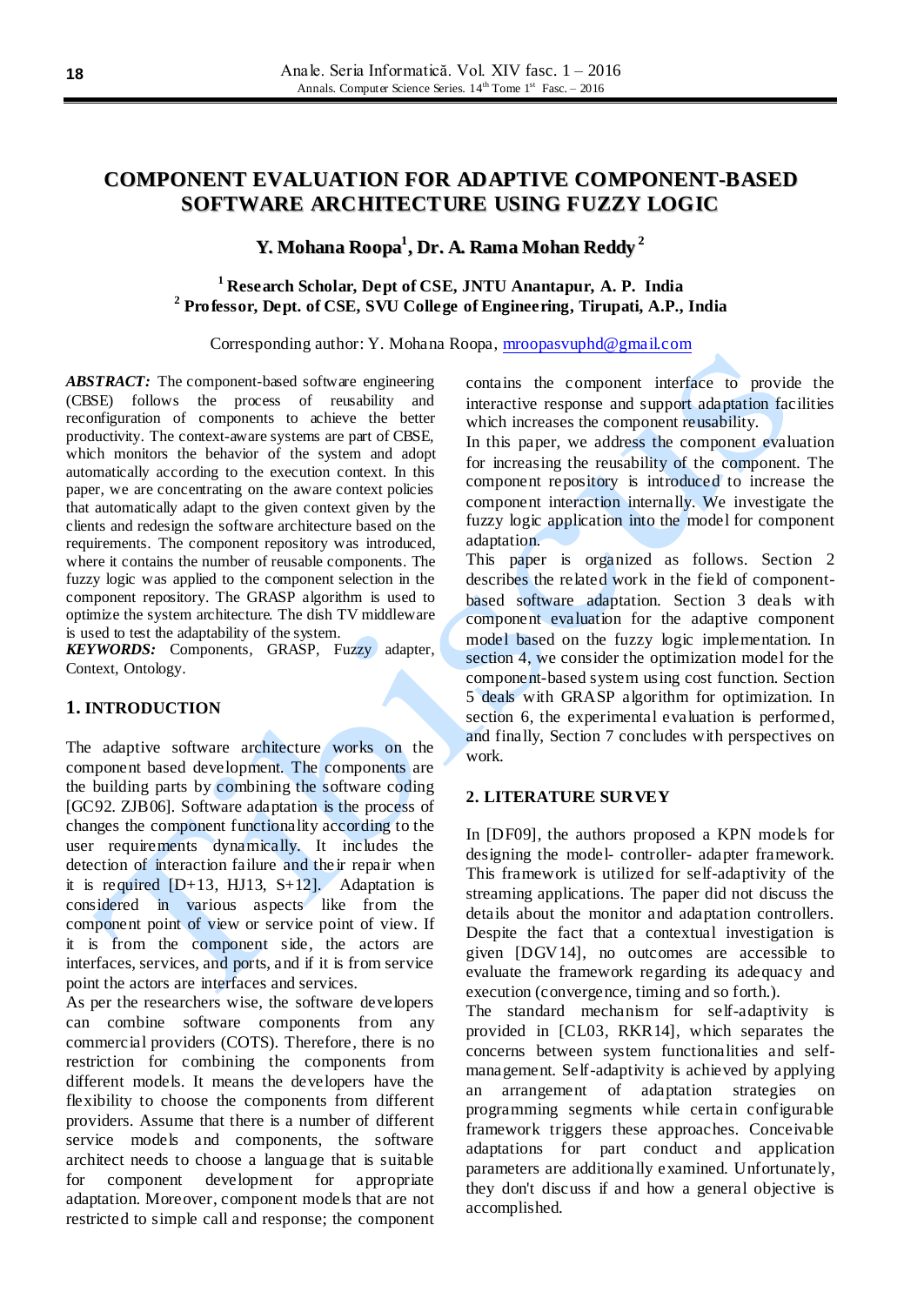In  $[G+09]$ , the authors exhibit the examination results of the project MADAM that has conveyed a thorough answer for the advancement and operation of selfadaptive applications and context-aware service. The fundamental commitments of this work are (a) a complex middleware that backings the dynamic adaptation of component-based models, and (b) a creative model-driven improvement approach taking into account abstract adaptation models and relating model-to-code changes.

A model of a self-adaptable framework is introduced in [DFT09], in which a proposition to oversee selfadaptivity at hardware and programming levels by the method for a decentralized control algorithms is given. An objective methodology, an objective particular interface, alongside a decentralized and facilitated control system is proposed as a major aspect of this work.

A middleware-based model to deal with run-time swapping of procedures among tiles of a NoC is introduced in [C+05]. Such a system helps in accomplishing adaptivity support, for example, adaptation to non-critical failures.

In  $[C+07, J+08, E+12]$ , different methods for finegrained QoS control of multimedia applications are exhibited. The proposed methods create a controlled application that meets given QoS prerequisites from a data application programming. The monitoring mechanism monitors the advancement of the

algorithm in a cycle and picks the following activity to run and its quality level, guided by security and optimality requirements for the framework.

### **3. COMPONENT EVALUATION FOR SELF-ADAPTIVE COMPONENT ARCHITECTURE**

Figure 1 shows the architecture for component evaluation. For evaluating the given component, the evaluator is used. The evaluator works with the principle of fuzzy logic and it checks the adaptability of the given component with the context [HH11]. The adaptability of the component ranges from 0 % to 100%. Let us consider that, there is a request for component evaluation, the evaluator module sends the request for collecting information from the storage manager, and the information contains the set of rules. The format of the rules is given below

If ( Condition )

 { " component is adequate."

Else

" component is not adequate."

By using above rule, one can simplify that it is better to use first order logic for deciding the component is adequate or not.



**Figure 1: Component Evaluation Architecture**

For the generated rules, we can apply fuzzy logic to find out that the component is much, moderate or less adequate which was well explained in [W+12]. The evaluator module contains the knowledge database that stores the component description. The fact database contains the context data that was sent by the client interface for execution. The fuzzy

adapter is introduced in evaluator module that contains the following parameters.

- i.The fuzzy set contains the suitable functions that the input function may be long.
- ii.The fuzzy logic contains the mathematical operations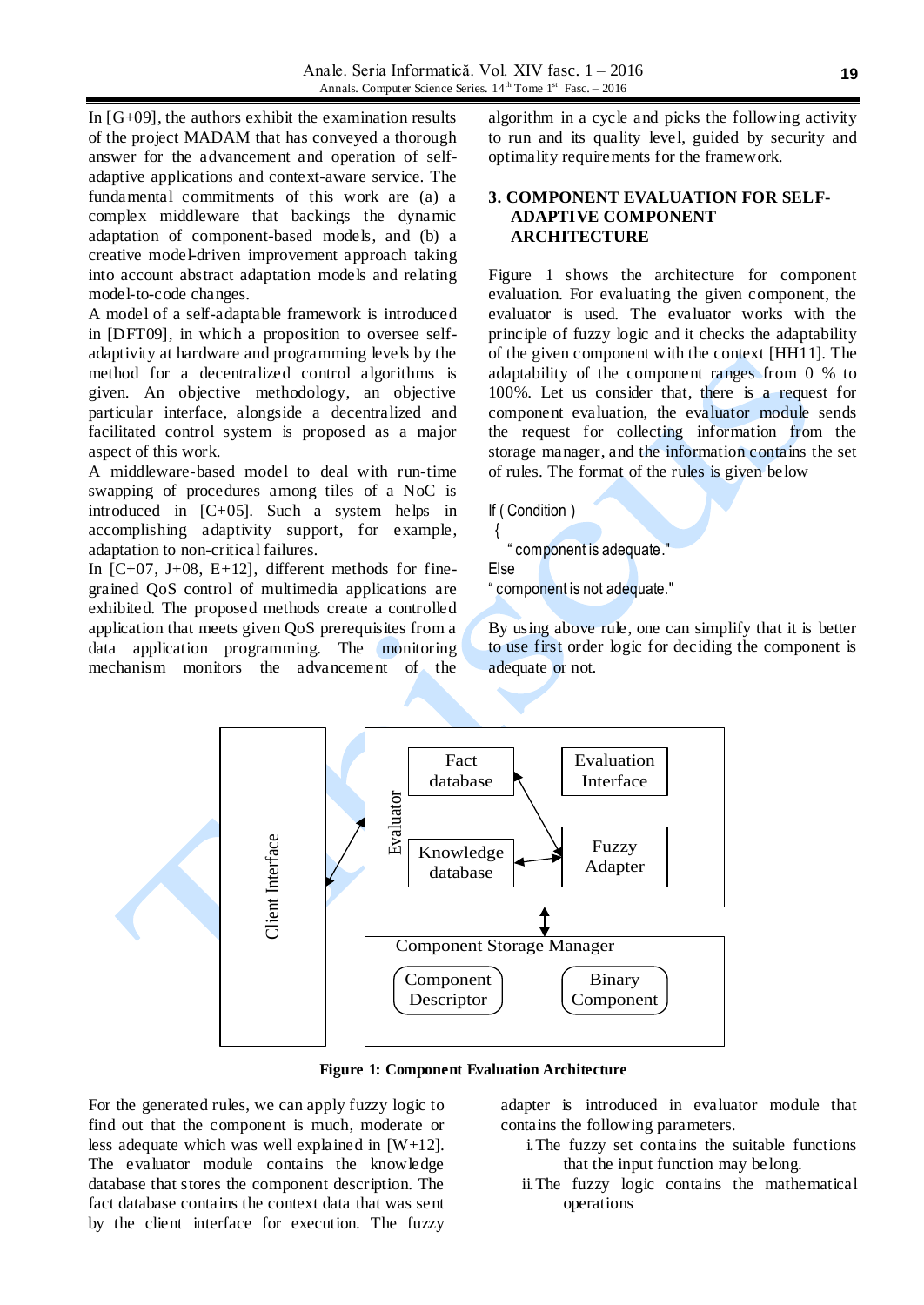- iii.The knowledge base is associated with fuzzy rules.
- iv.Fuzzy sets contain the output variables of the inference engine.

The context environment contains the ontology that is utilized to characterize the significant concepts to the domain and the range of these concepts (the client interface monitors the concepts). The fuzzy adapter manages the adequacy level of the components. The component descriptor contains component parameters that are associated with component storage. The component developer can understand the evaluator module by examining the component description  $[K+12, KY95]$ . The detailed explanation Fuzzy adapter is shown in figure 2. The framework in figure 2 examines the software selfadaptation on the context environment. The fuzzy adapter is connected with application logic through architecture designer. The application logic contains the reusable components that are associated with context environment. According to the functional requirements, the architecture designer selected the components from the application logic and evaluated by using the fuzzy adapter, the fuzzy adapter contains adaptation objectives such as rules, fuzzification, defuzzification and fuzzy inference.

The above component evaluation method causes some problems while evaluating the component for different manufacturers. For example, a company has specified that for evaluation of component is 60 on the concept and another company had specified it as 70 for the same context. In According to solve this problem the component descriptor is defined as well set of rules.

### **4. COST OPTIMIZATION FOR COMPONENT REPOSITORY**

The proposed component repository contains the number of components which are needed to be connected to component-based architecture. The number of components in the component storage is high means the number of possible combinations is also high [Noe12]. For finding the adequate component architecture, we are developing a component optimizer based on the context sent by the client.

#### **A.Problem formulation**

A component based system is composed of required interfaces and provided interfaces. In our approach, both required the internal components use interfaces and provided interfaces in the component repository.

The component-based system contains the interconnected components with the combination of required interfaces and system provided interfaces. To optimize the component based system the following set of rules must satisfy.

- i)The system provided interfaces are a must and should associate with provided interfaces of the component.
- ii)The system provided interfaces are connected with 0 or maximum connections with required interfaces.
- iii)The component required interfaces are connected with the corresponding component that is compatible.

By considering above set of rules the cost function is defined as follows:

*A.1. Cost function*

.

$$
\alpha(y) = 100 - \omega(y) \tag{1}
$$

where  $\alpha(y)$  represents the total cost function of the system and  $\omega(y)$  represents the evaluation of the component. By using the equation 1, we can calculate the cost of the individual component, the total cost of the system is calculated by the sum of each component cost. To achieve an optimal solution, the total cost of the system must be minimized.

To reduce the total cost of the software system, the mathematical model was developed. To maintain the properties of the component based model, we are introducing the mathematical model into the cost function.

$$
\min(f) = \sum_{i \in Cl} \eta_i \times \mu_i \tag{2}
$$

where η is the cost when using the component i and μ be the decision variable if it is 1 means the component i is used in the current configuration; 0 otherwise. In equation 2, to achieve the optimal set of components to the given context, it is compulsory to minimize the objective function. The constraints of the cost function are given in equation 3, 4 and 5.

$$
\beta_s - \delta_{kl} \le 0 \text{ where } s = i k j l, i, j \in E, k \in N_i, l \in T_j \tag{3}
$$

In equation 3, where  $β_s$  be the decision variable, if the required interface k of component i is connected to the provided interface l of component j then it is set to 1, otherwise 0. E is the set of components in the component repository, N be the set of required interfaces and T be the set of provided interfaces. If the interfaces are not compatible means  $\delta$  set to 0.

$$
(\beta_s \times \delta_{kl}) - \chi_i = 0 \tag{4}
$$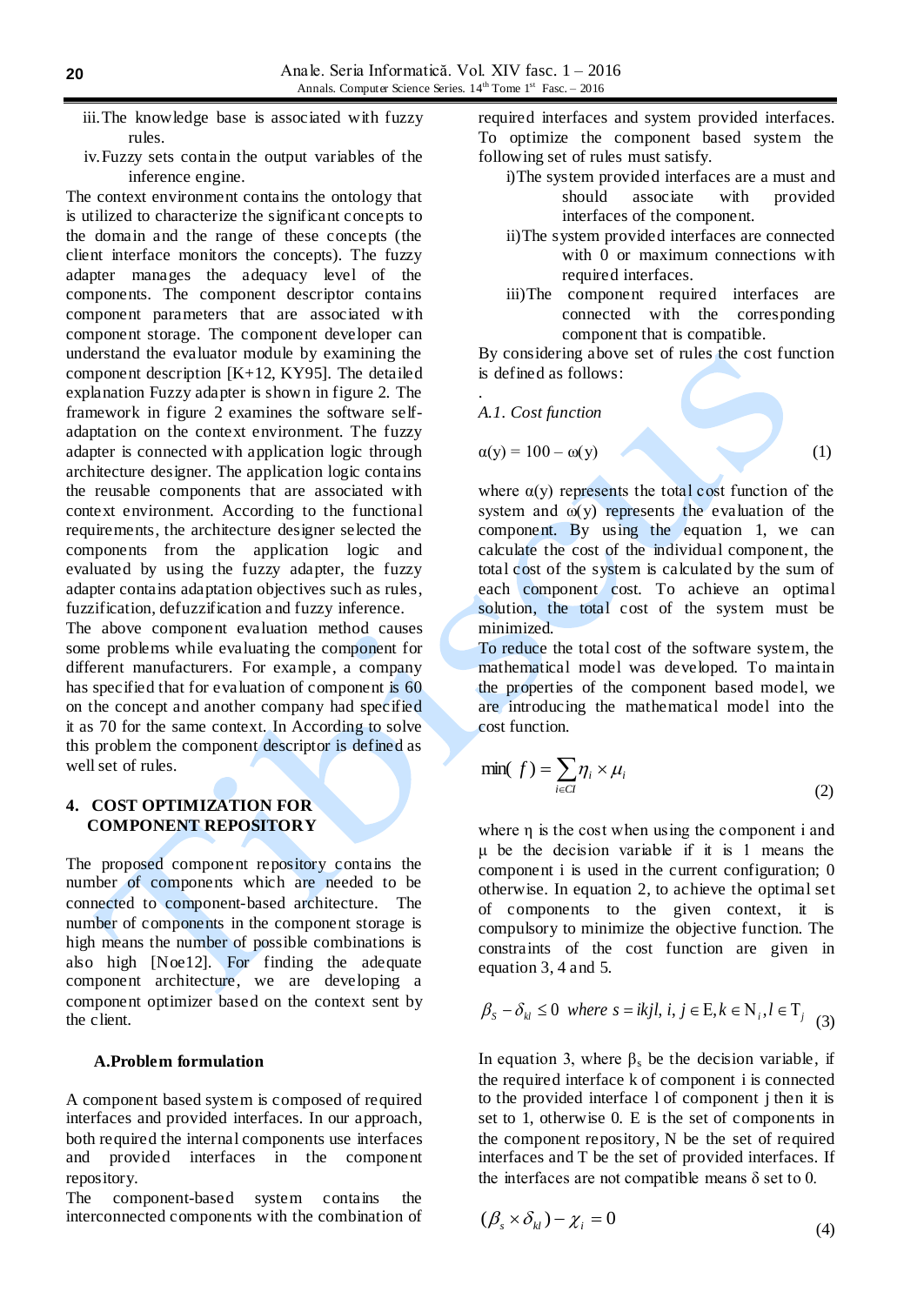In equation 4, the component is used by the system means all set of required interfaces is connected to the single provided interface.

$$
(\beta_s \times \delta_{kl}) - \varphi_{jl} \times \chi_i = 0 \tag{5}
$$

where  $\varphi_{il}$  is the maximum number of connections connected to the component j with the provided interface l. In equation 5, the provided interface l is used when only the component j is used in the system.

## **5. GRASP HEURISTIC ALGORITHM FOR OPTIMAL COMPONENT ARCHITECTURE**

The Greedy Randomized Adaptive Search Procedure (GRASP) [Res01] approach is suitable to find the optimal solution for NP-Complete problems. For optimization of component architecture, we are employing the GRASP

approach for improving the component accessibility and reliability regarding real system.

The GRASP contains the iterative algorithm that is composed of two steps. One is build, and another one is search. After successive iterations, the algorithms find the best solution based on the obtained solutions in iterations.

*Build Stage*: This stage is initiated with an empty solution set sol{}. In each iteration of the algorithm, y is selected from the set N and all components from E. The components that are compatible with the list N is placed on the list L and some of the optimal candidates are selected from the list L and placed in optimal list OL.

*Search stage*: This stage is considered with change and removes functions. To generate the alternate solution for the component set found in build stage, we use above mentioned two functions. The change function makes the changes to the solution set by changing the component. The remove function deletes the component from the solution.



**Figure 2: SaaS Cloud Reference Architecture**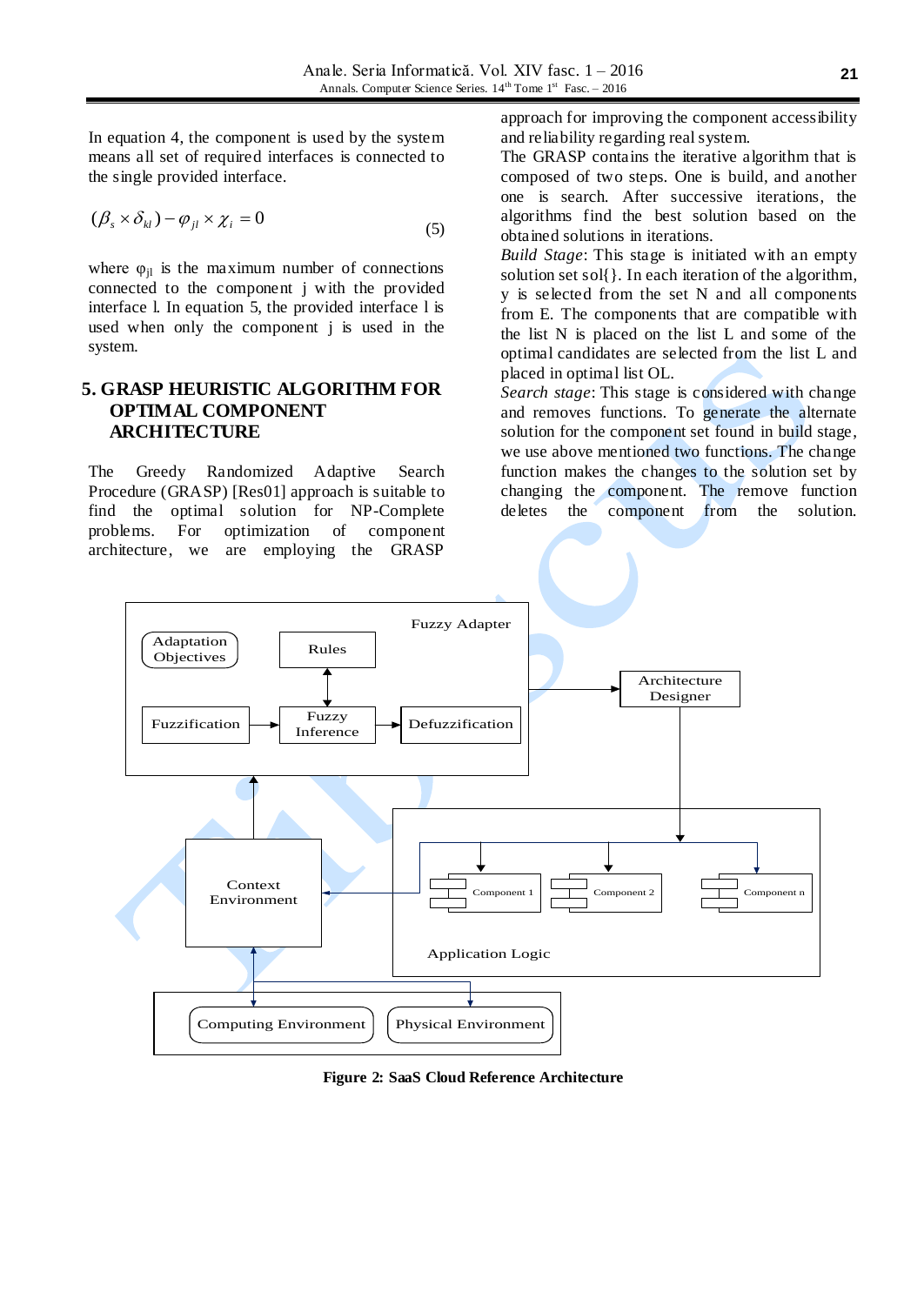Algorithm 1: GRASP Algorithm

Begin Step 1: Initialize N, T, E  $Sol = \{\phi\}$ Step 2: while  $(N! = 0)$  do {  $y = initial(N)$ if (exists(i) in T ) { Connect y to its compatible interface in E **Continue** } Step  $3: L = \{ y \in E \}$  $\alpha_{\text{max}} = \max\{\alpha(y) \text{ of } L\}$  $\alpha_{\min} = \min\{\alpha(y) \text{ of } L\}$ Step  $4:OL = \{all y in L\}$  $\alpha(y) \leq \alpha_{\min} + y(\alpha_{\max} - \alpha_{\min})$ Step 5: select the random component z from OL Step  $6 : sol = sol + \{z\}$ } Return sol End

# **Algorithm 1: Greedy Randomized Adaptive Search Procedure**

#### **5. EXPERIMENTAL DESIGN**

The implementation of the proposed component evaluation model is done in the middleware of the Dish TV. The test is conducted on the set-top box receiving the digital signal through the modem. To observe the test results, we apply the fuzzy logic by describing two input functions called as system resolution and video resolution. To evaluate the results we set the parameter as low resolution, standard resolution, and high resolution. The deciding factor would range from 0 to 100. If the video resolution obtained 100 means, it is more adequate.

We have considered the three development techniques for the component to validate the fuzzy logic engine. Along, with the component development, the system considers the five different contexts on the adaptation mechanism.

After achieving the adaptation we, are considered the building stage of the component model, it considers the GRASP algorithm with Metaheuristics. The number of components in the set E is taken as {20, 30, 40, 50, and 60}. After complete execution of an algorithm, the number of randomly provided interfaces and required interfaces are generated.

The algorithm was written in Java language to support the component development in a flexible manner. The results are shown in Table 1.

| $\cdots$   |                  |              |              |           |
|------------|------------------|--------------|--------------|-----------|
| Number of  | Branch and Bound |              | <b>GRASP</b> |           |
| Components | Time             | Optimal      | Time $(s)$   | $O_{avg}$ |
|            | (s)              | solution (O) |              |           |
| 20         | 2                | 765          | 0.056        | 765       |
| 30         | 5                | 427          | 0.042        | 458       |
| 40         | 14               | 634          | 0.06         | 715       |
| 50         | 25               | 523          | 0.057        | 546       |
| 60         | 34               | 650          | 0.124        | 684       |

#### **Table 1: GRASP algorithm evaluation**

The branch and bound method is tested with a number of components, the time to reach the solution are mentioned in Table 1, and the optimal solution O found by the method is given. The GRASP algorithm is tested with a number of components used by the branch and bound method. The time taken to achieve the solution is less when compared to the branch and bound, and  $O_{avg}$  is the optimal solution found after every five executions by applying metaheuristics. The LINGO optimized model is used to obtained the results of the branch and bound method [\*\*\*12a]. To implement the middleware software in the dish TV, the system utilizes the OWL representation using the Jena framework [\*\*\*12b]. The fuzzy interface engine is implemented using Mat lab mathematical tool [\*\*\*11].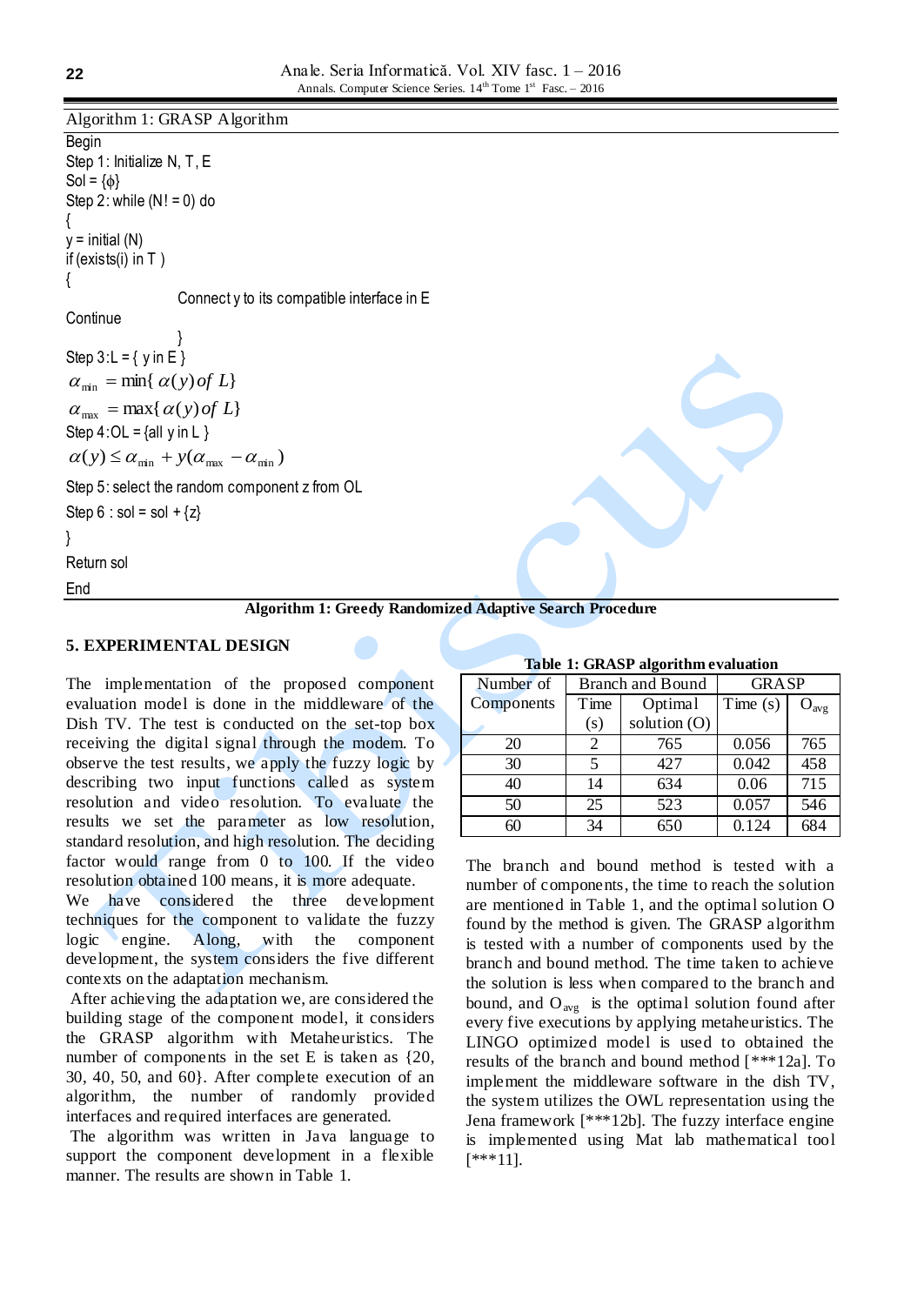#### **6. CONCLUSION**

This paper presents a new approach for component evaluation for adaptive component based software system. We define the context aware policies to execute the component based on the functionality. The approach follows the fuzzy logic to decide which components are suitable for the given context. The model proposed an optimized approach for finding an adequate component using GRASP Metaheuristic algorithm. To achieve the concrete results, the model is implemented under a case study by developing middleware for the dish TV. The results obtained for the implementation is convincing, and the implementation of reconfiguration procedures on the client side and server side is satisfactory.

#### **REFERENCES**

- [CL03] **P. Charles David, T. Ledoux -** *Towards a framework for self-adaptive component-based applications*, in Proceedings of Distributed Applications and Interoperable Systems, vol. 2893 of Lecture Notes in Computer Science, pp. 1–14, Springer, 2003.
- [C+05] **J. Combaz, J. C. Fernandez, T. Lepley, J. Sifakis -** *Fine grain QoS control for multimedia application software*, in Proceedings of the Design, Automation and Test in Europe (DATE '05), vol. 2, pp. 1038–1043, March 2005.
- [C+07] **J. Combaz, J. C. Fernandez, J. Sifakis, L. Strus -** *Using speed diagrams for symbolic quality management*, in Proceedings of the 21st International Parallel and Distributed Processing Symposium (IPDPS '07), pp. 1–8, March 2007.
- [DF09] **O. Derin, A. Ferrante -** *Enabling selfadaptivity in component based streaming applications*, in SIGBED Review Special Issue on the 2nd International Workshop on Adaptive and Reconfigurable Embedded Systems (APRES '09), vol. 6, 2009.
- [DFT09] **O. Derin, A. Ferrante, A. V. Taddeo -** *Coordinated management of hardware and software self-adaptivity*, Journal of Systems Architecture, vol. 55, no. 3, pp. 170–179, 2009.
- [DGV14] **L. D. Dhinesh Babu, Angappa Gunasekaran, P Venkata Krishna -** *A Decision Based Pre-emptive Fair Scheduling Strategy to Process Cloud Computing Work-flows for Sustainable Enterprise Management*, International Journal of Business Information Systems, Vol. 16, No.4, pp. 409-430, Inderscience Publishers, 2014.
- [D+13] **Rogério De Lemos et al. -** *Software engineering for self-adaptive systems: A second research roadmap*. Software Engineering for Self-Adaptive Systems II. Springer Berlin Heidelberg, 2013. 1- 32.
- [E+12] **E. Cannella, O. Derin, P. Meloni, G. Tuveri, T. Stefanov -** *Adaptivity support for mpsocs based on process migration in polyhedral process networks*, VLSI Design, vol. 2012, Article ID 987209, 17 pages, 2012.
- [GC92] **D. Gelernter, N. Carriero** *Coordination Languages and their Significance*, Commun. ACM 35 (1992), p. 96.
- [G+09] **K. Geihs, P. Barone, F. Eliassen et al. -** *A comprehensive solution for application-level adaptation*, Software – Practice and Experience, vol. 39, no. 4, pp. 385–422, 2009.
- [HH11] **Chao-Jung Hsu, Chin-Yu Huang -** *An adaptive reliability analysis using path testing for complex component-based software systems*. Reliability, IEEE Transactions on 60.1 (2011): 158-170.
- [HJ13] **Jim Highsmith -** *Adaptive software development: a collaborative approach to managing complex systems*. Addison-Wesley, 2013.
- [J+08] **M. Jaber, J. Combaz, L. Stras, J. C. Fernandez -** *Using neural networks for quality management*, in Proceedings of the 13th IEEE International Conference on Emerging Technologies and Factory Automation (ETFA '08), pp. 1441– 1448, September 2008.
- [KY95] **G. Klir, B. Yuan -** *Fuzzy Sets and Fuzzy Logic*, Prentice Hall, Englewood Cliffs, NJ, USA, 1995.